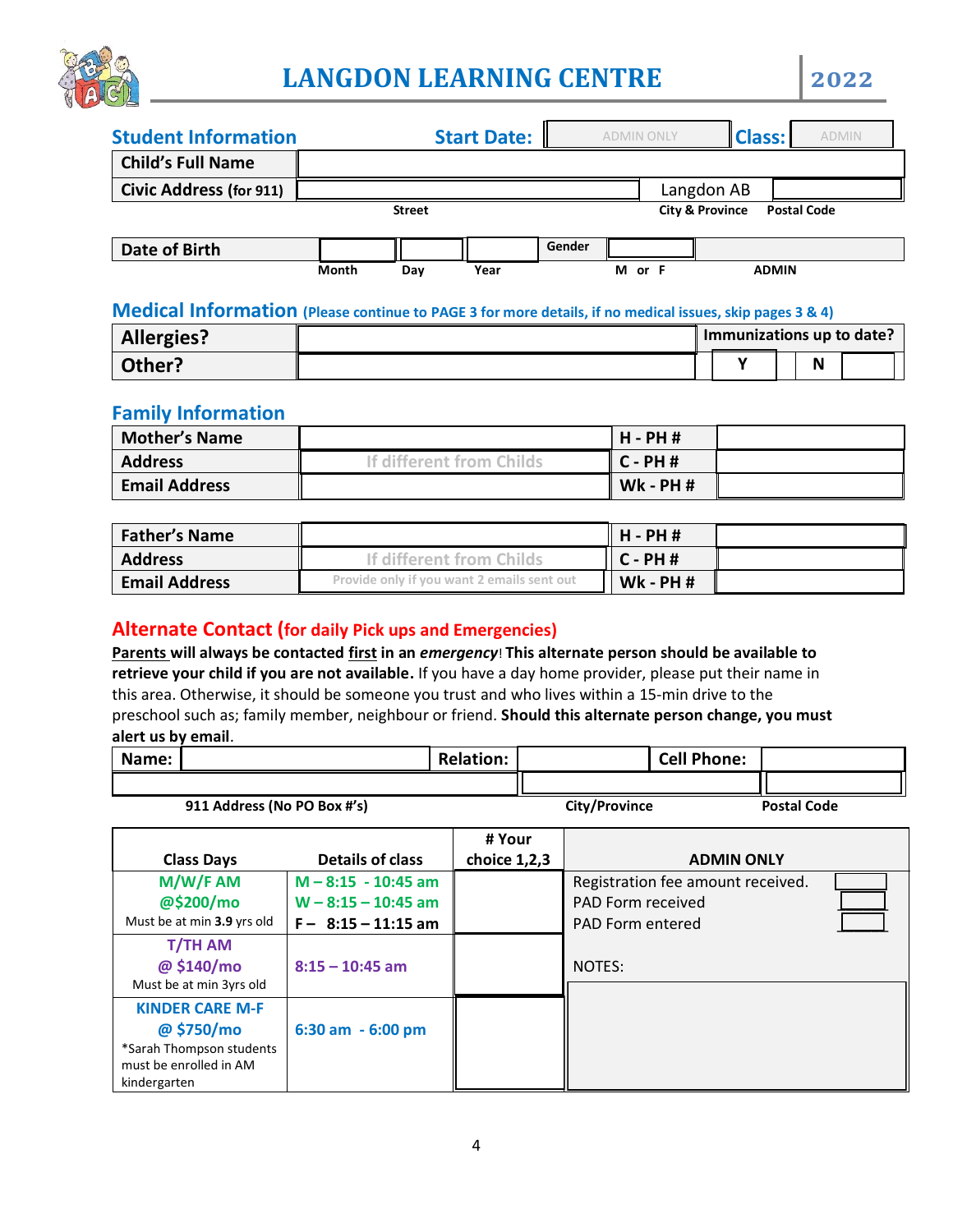### **Authorization to Act in a Medical Emergency**

In the event of a serious illness requiring medical attention, every effort will be made to notify the emergency contact person if the parent or guardian is unavailable. Every care and attention will be given to the health and comfort of the student.

I hereby authorize the Director or Head Teacher in charge to obtain or secure such medical advice and treatment as may be deemed necessary for health and safety of the student.

I agree to accept financial responsibility for and undertake to pay all costs resulting from the medical treatment. I also agree to release the teachers in charge at Stepping Stones Langdon Preschool from any personal liability that may occur because of giving such medical attention either on or off the preschool property.

| Date                                                |                                                     |
|-----------------------------------------------------|-----------------------------------------------------|
|                                                     |                                                     |
|                                                     |                                                     |
| $\lambda$ and $\lambda$ and $\lambda$ and $\lambda$ | $\cdots$ $\cdots$<br>$\sim$<br>$\sim$ $\sim$<br>. . |

(MM/DD/YYYY) Parent or Guardian Signature

# **FOIP Requirement and Purpose Form**

The information requested on all the forms within this registration package is considered confidential and will be treated accordingly. The information will be used at the discretion of the teacher in charge to assist in caring for the student's health needs, particularly in the event of injury, or illness in the classroom or while attending a school field trip. Only staff & licensing officers will have access to your child's file and can review it at any given time. As a parent you also have the right to review your child's file at any given time.

All matters discussed with parents or guardians either by email correspondence, volunteering in the classroom or on a field trip will be held confidential and are not permitted to be shared with anyone other than the teachers and support staff present. When volunteering in our classroom, you must review our program policies and discipline procedures. You agree to legally abide by these rules and regulations even if your child no longer attends our program.

Pictures will be taken during class activities for sharing them with the families enrolled in the Stepping Stones Langdon Preschool program. **If a picture is selected to be used on our website for advertisement purposes, the parent or guardian will be contacted prior to and asked for written (email is acceptable) permission to post them.** You must refrain from posting any photos or videos taken at preschool events on any public media (i.e Facebook, Twitter) involving children other than your own, or teachers and support staff without their written consent to do so.

**As the parent or guardian of the above-named child, I certify the information I have provided to Stepping Stones Langdon Preschool is accurate and true. I have read the Parent Welcome Package provided and I acknowledge and understand the requirements for enrollment in this program. Any information provided that is untrue could result in immediate dismissal from the program.**

| $\lambda$ as a $\lambda$ and $\lambda$ and $\lambda$ | $\sim$<br>$\cdots$<br>$\overline{\phantom{0}}$<br>- |
|------------------------------------------------------|-----------------------------------------------------|

(MM/DD/YYYY) Parent or Guardian Signature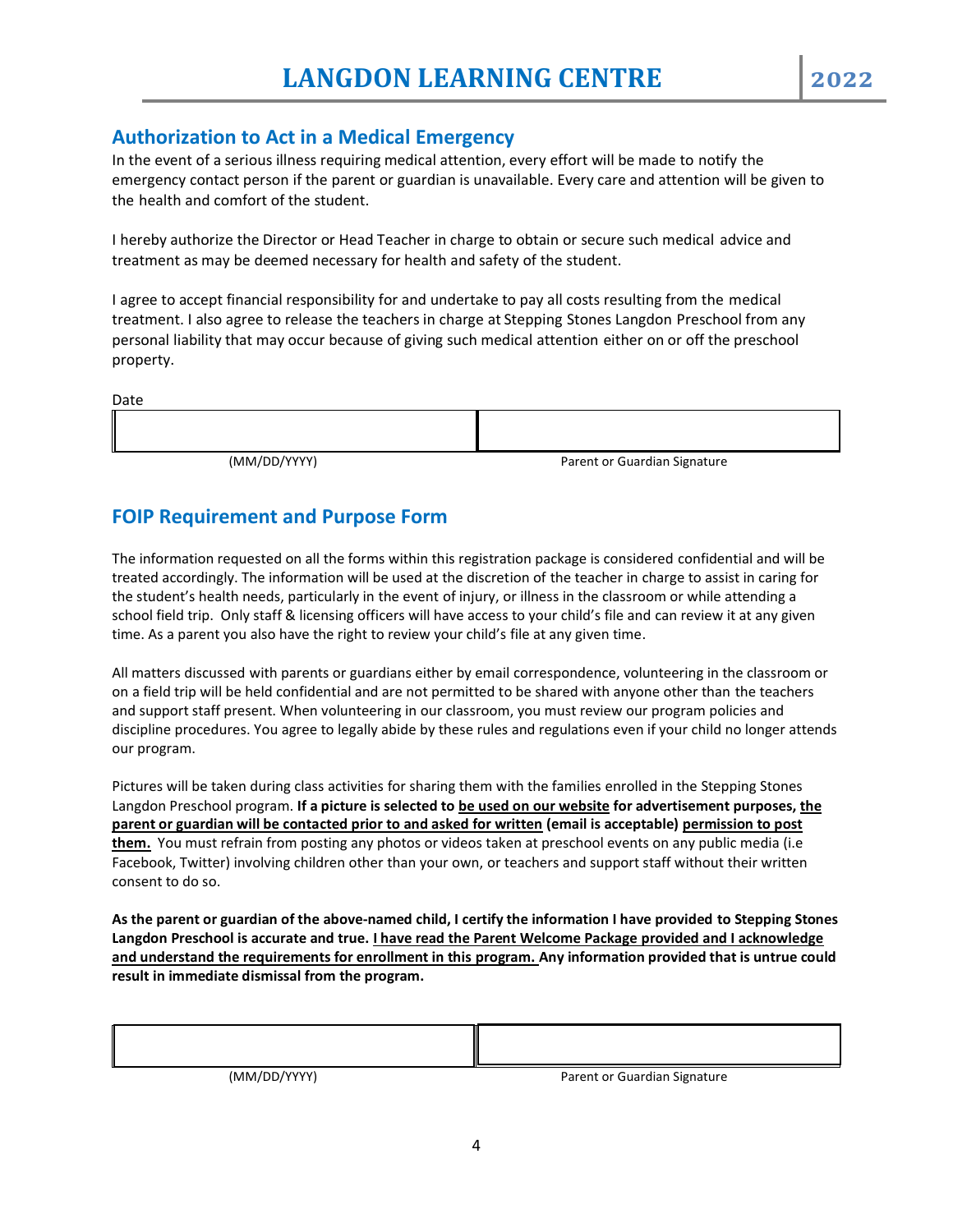#### **MEDICATION CONSENT FORM**

Please fill out the following information enabling our trained staff to administer medication to your child. Under government regulations, without proper consent, staff members are not permitted to administer any medication.

#### **PERSONAL INFORMATION**

| Child's Name         |  |
|----------------------|--|
| Birthdate<br>(M/D/Y) |  |
| $\mathbf{X}$<br>n    |  |

| Parent Name         |  |
|---------------------|--|
| Parent<br>Signature |  |
| Date                |  |



# **MEDICAL INFORMATION**

| Medical Issue                                                                                                  |                                                                |                        |  |
|----------------------------------------------------------------------------------------------------------------|----------------------------------------------------------------|------------------------|--|
| Name of Medication                                                                                             |                                                                |                        |  |
| Prescription #                                                                                                 |                                                                |                        |  |
| Date of Issue                                                                                                  |                                                                | <b>Expiration Date</b> |  |
| Dosage                                                                                                         |                                                                | Time of Day<br>Given   |  |
| When it needs to be<br>administered?                                                                           | i.e. Wheezing heavily, coughing heavily, throat is closing etc |                        |  |
| Last time and date medication was administered by parent/<br>guardian/day home, prior to starting our program? |                                                                |                        |  |

#### **Additional Comments (Instructions, Symptoms etc..) or medical history we should be aware of.**

| <b>Name of Medication</b> | Date         | <b>Time</b>  | <b>Dosage Amount</b> | <b>Signature of</b>     |
|---------------------------|--------------|--------------|----------------------|-------------------------|
|                           | Administered | Administered |                      | person<br>administering |
|                           |              |              |                      |                         |
|                           |              |              |                      |                         |